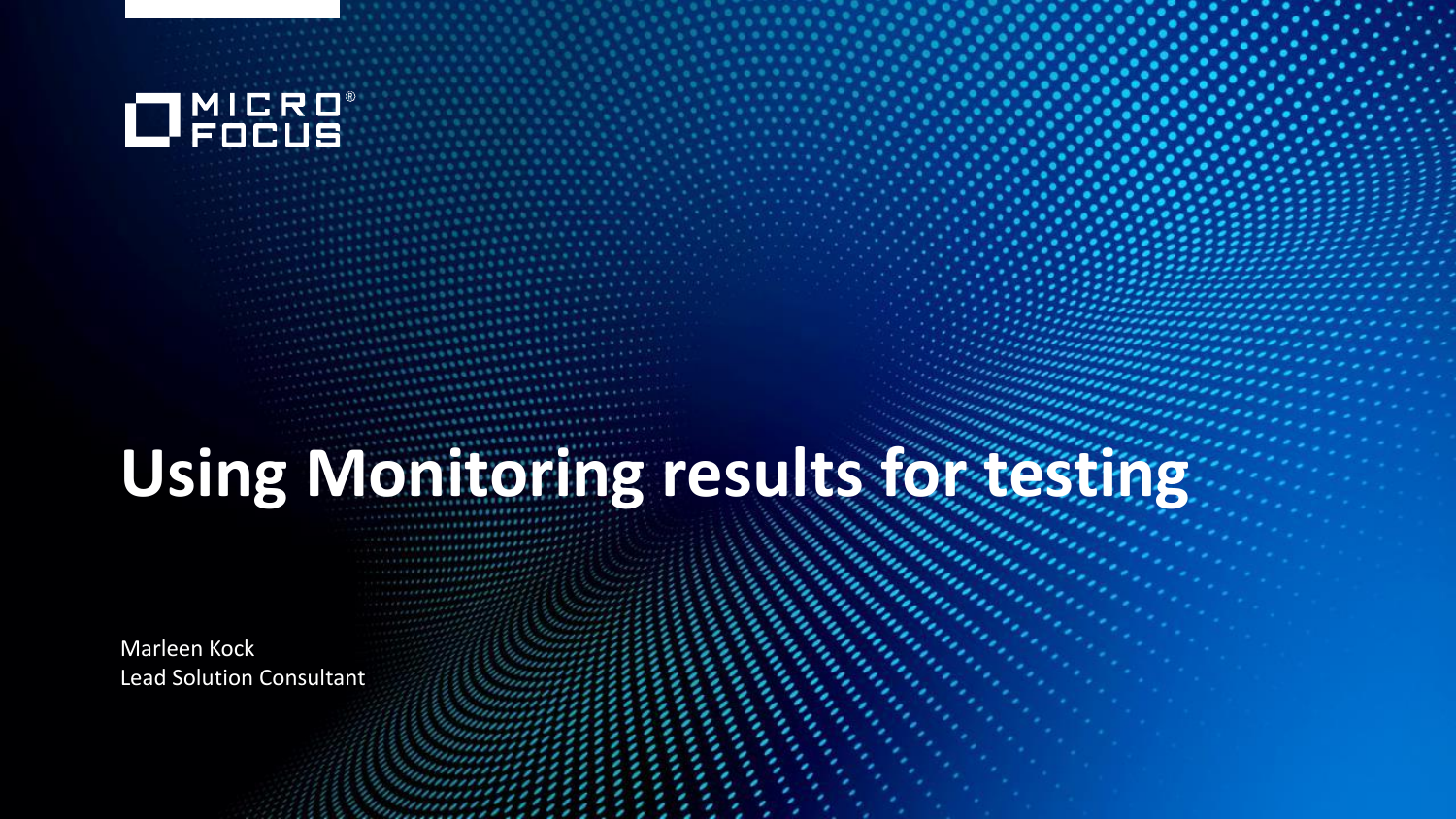### **The Cost of Poor App Performance**

Your business can perform no better than its applications

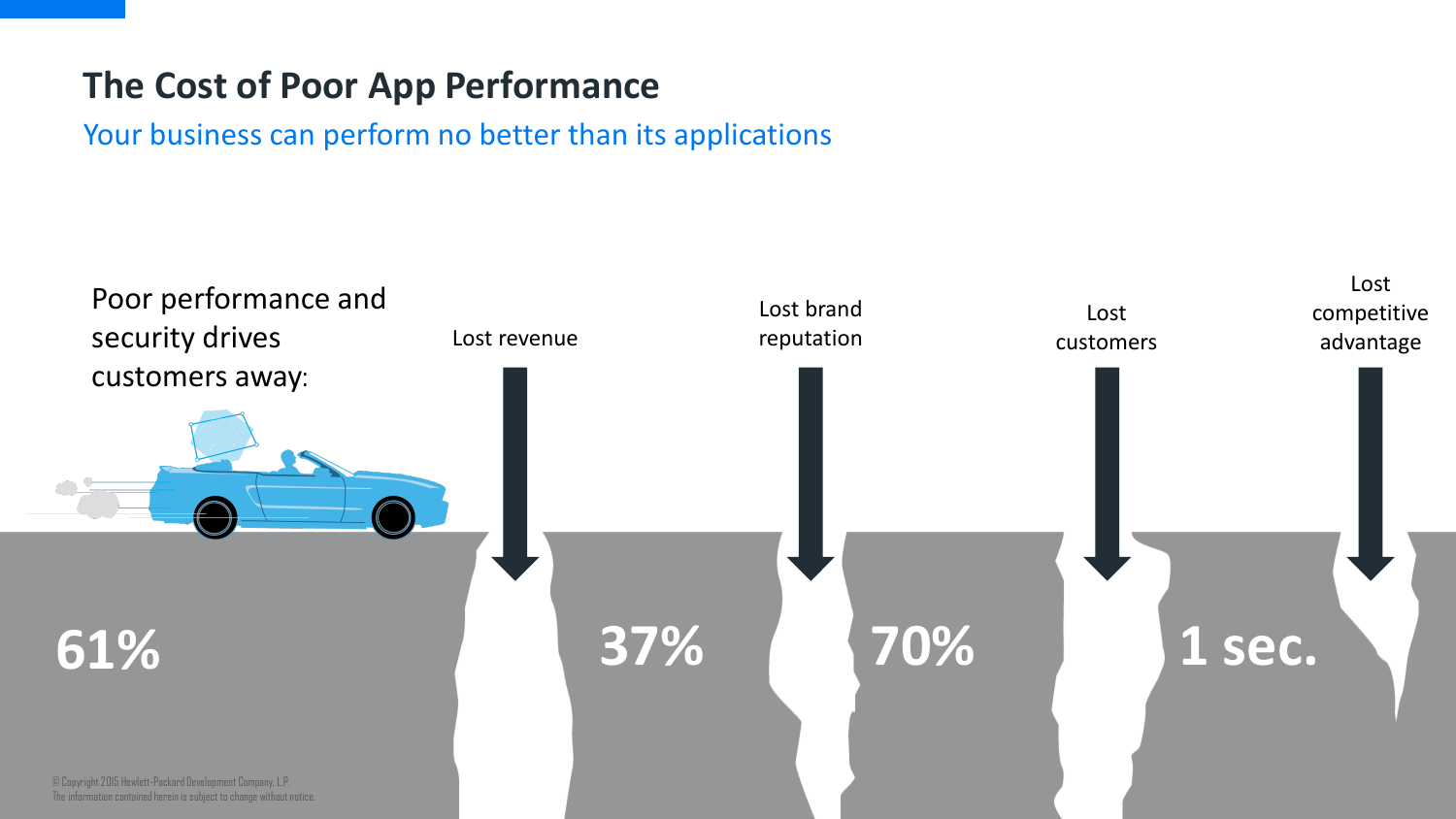### **Measure – What Impacts The End User Experience**

- Capture response times
- Measure resource usage
- Capture incident reports
- Connect performance, crashes, leaks & errors directly to the end user action



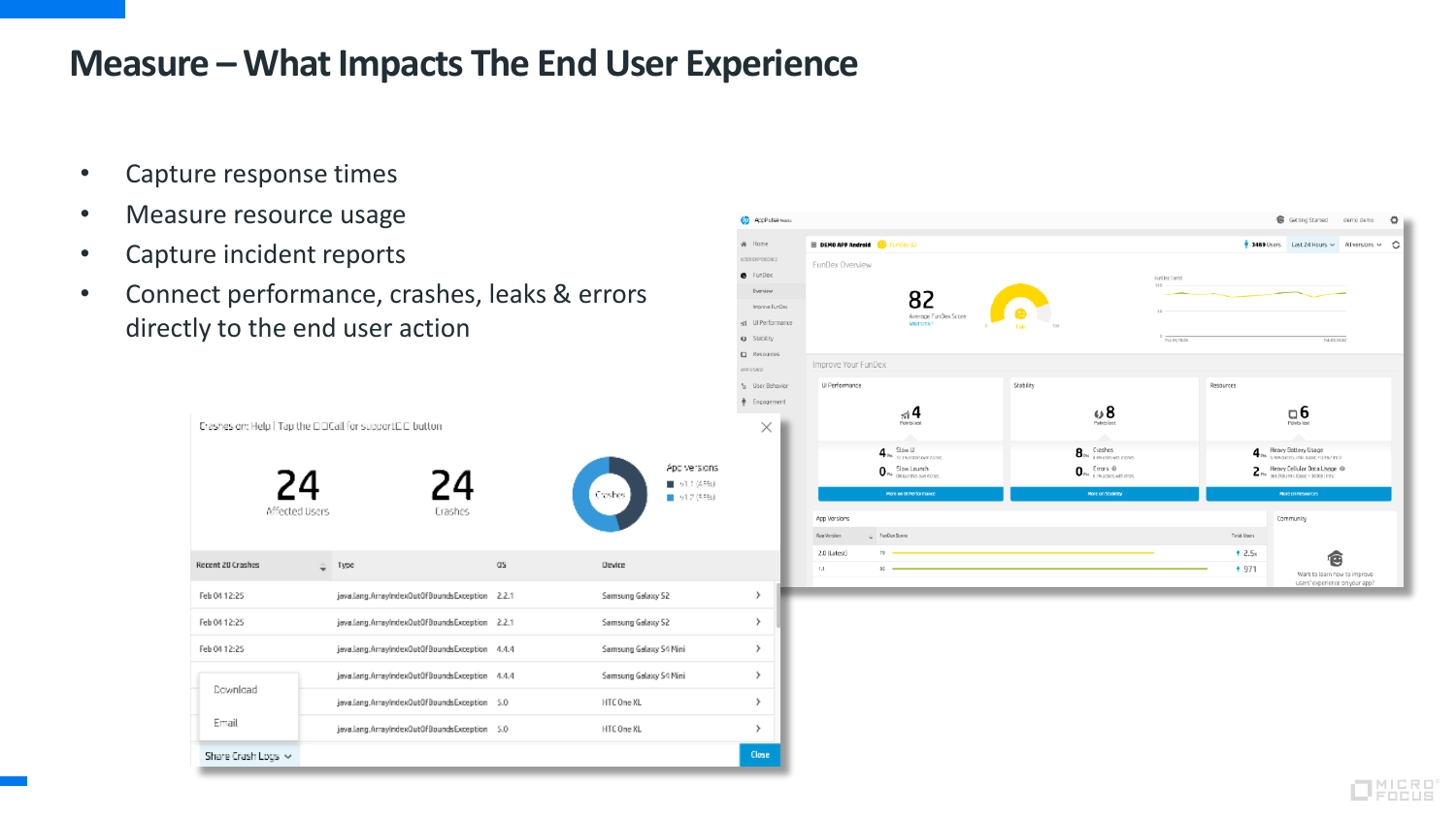#### **Focus – in Context of User Action and Greatest Impact**

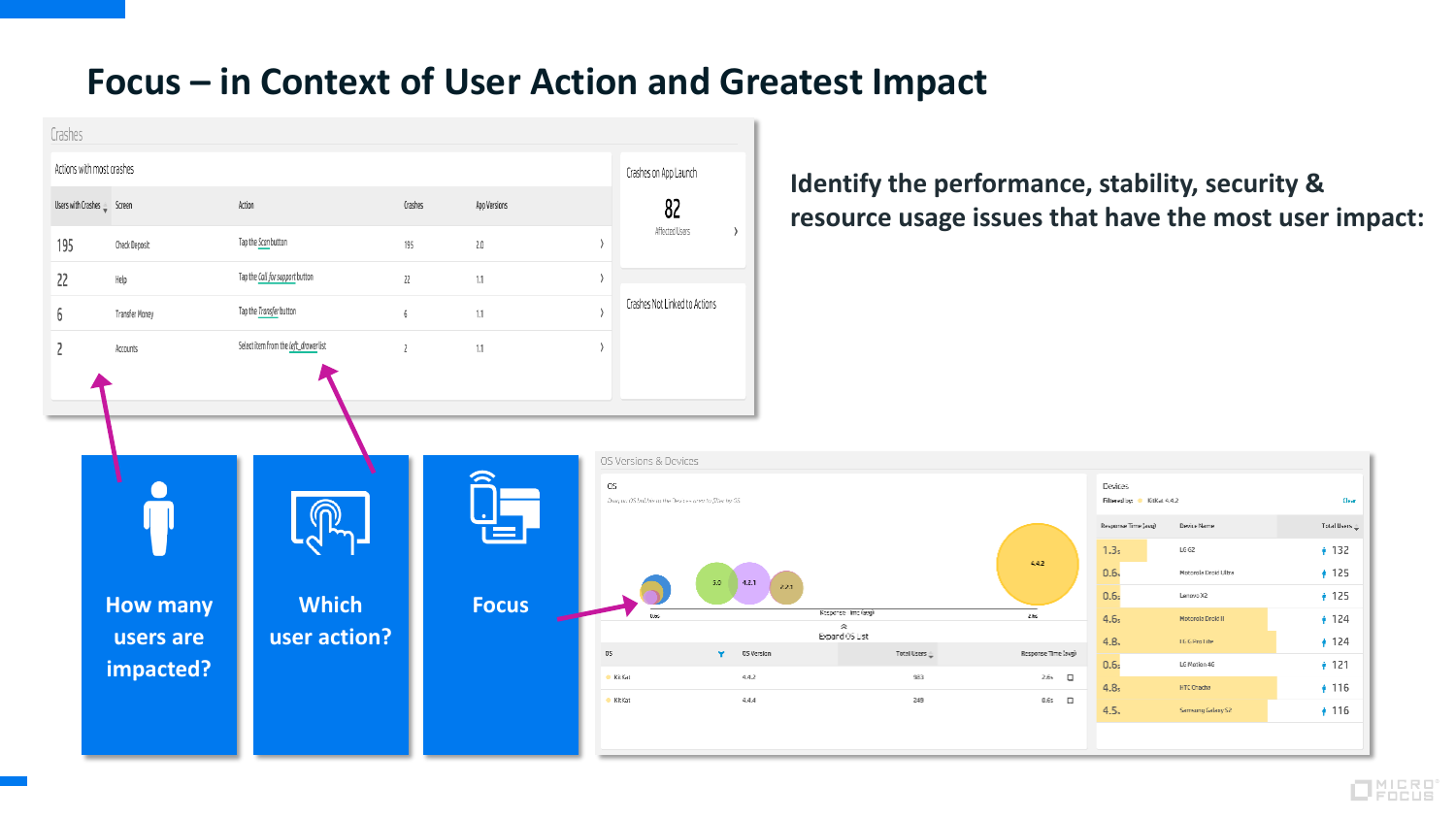### **User Flow – Screen by Screen Customer Journey**

- **Measure**
- **E** Know
- **Determine**
- **Optimize your test cases**
- **Use those test cases for monitoring**

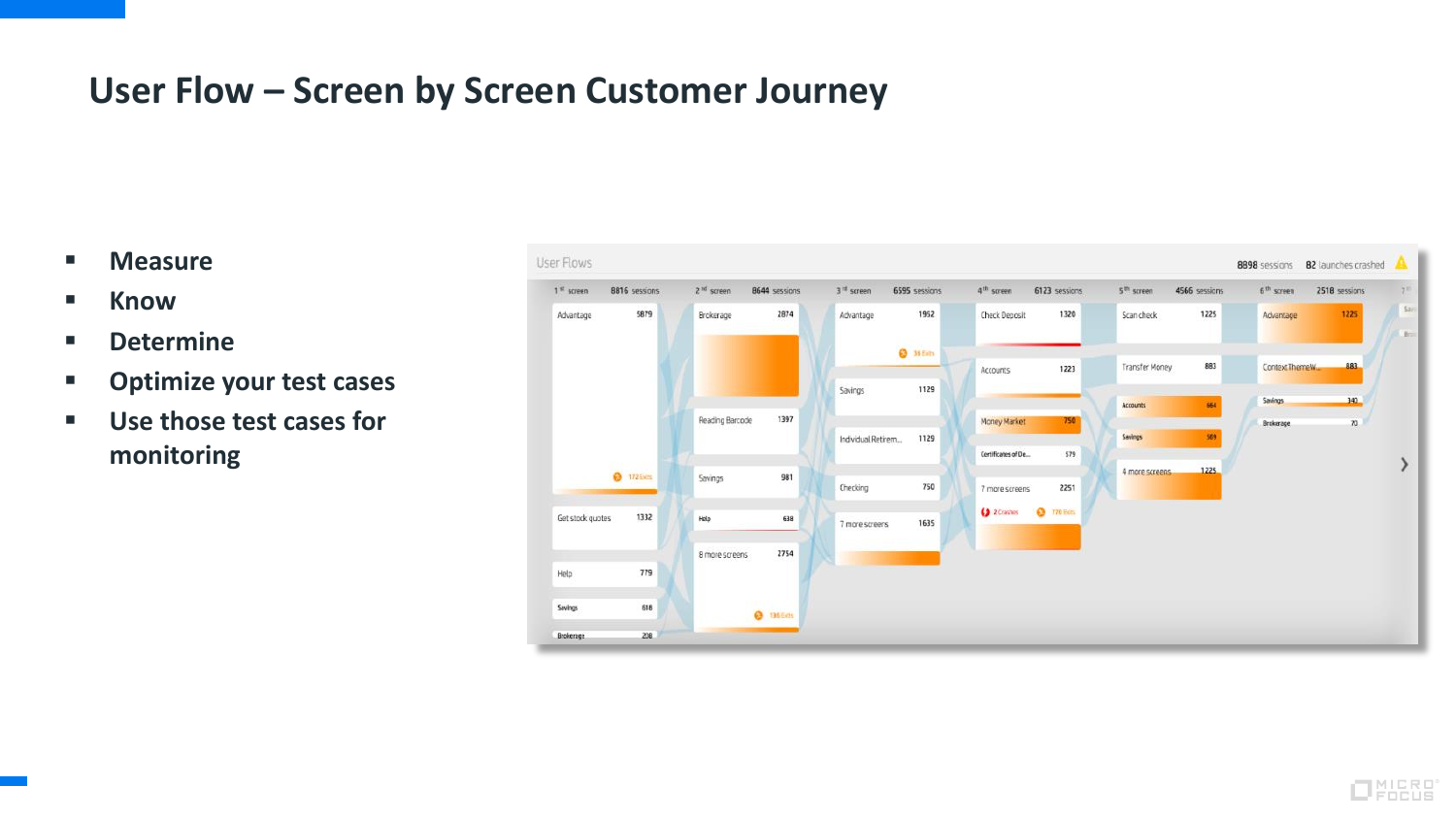## **Putting 'Ops' In DevOps**



| Dev-team | Ops-team |
|----------|----------|
|----------|----------|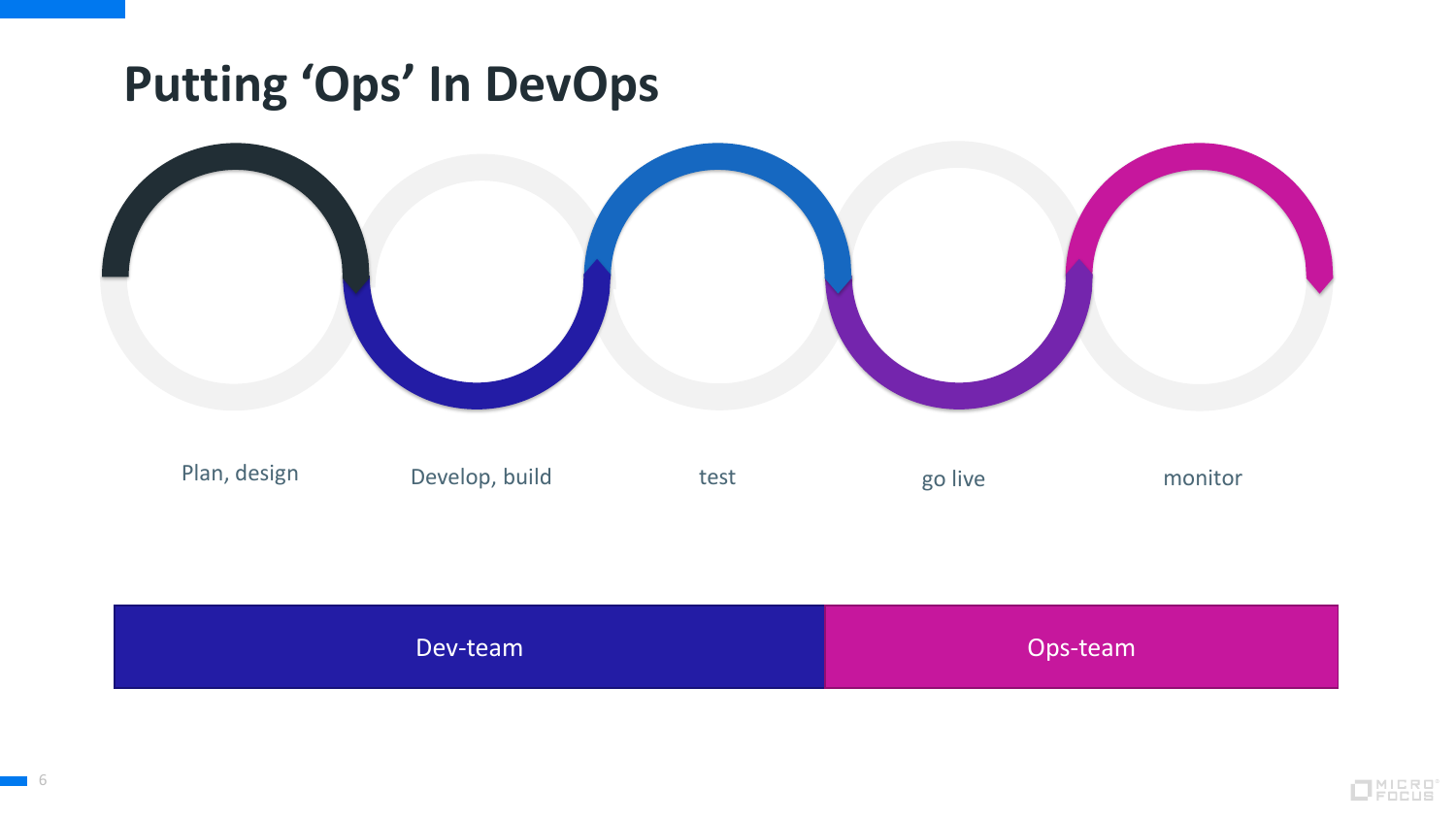## **Putting 'Ops' In DevOps: one common responsibility**



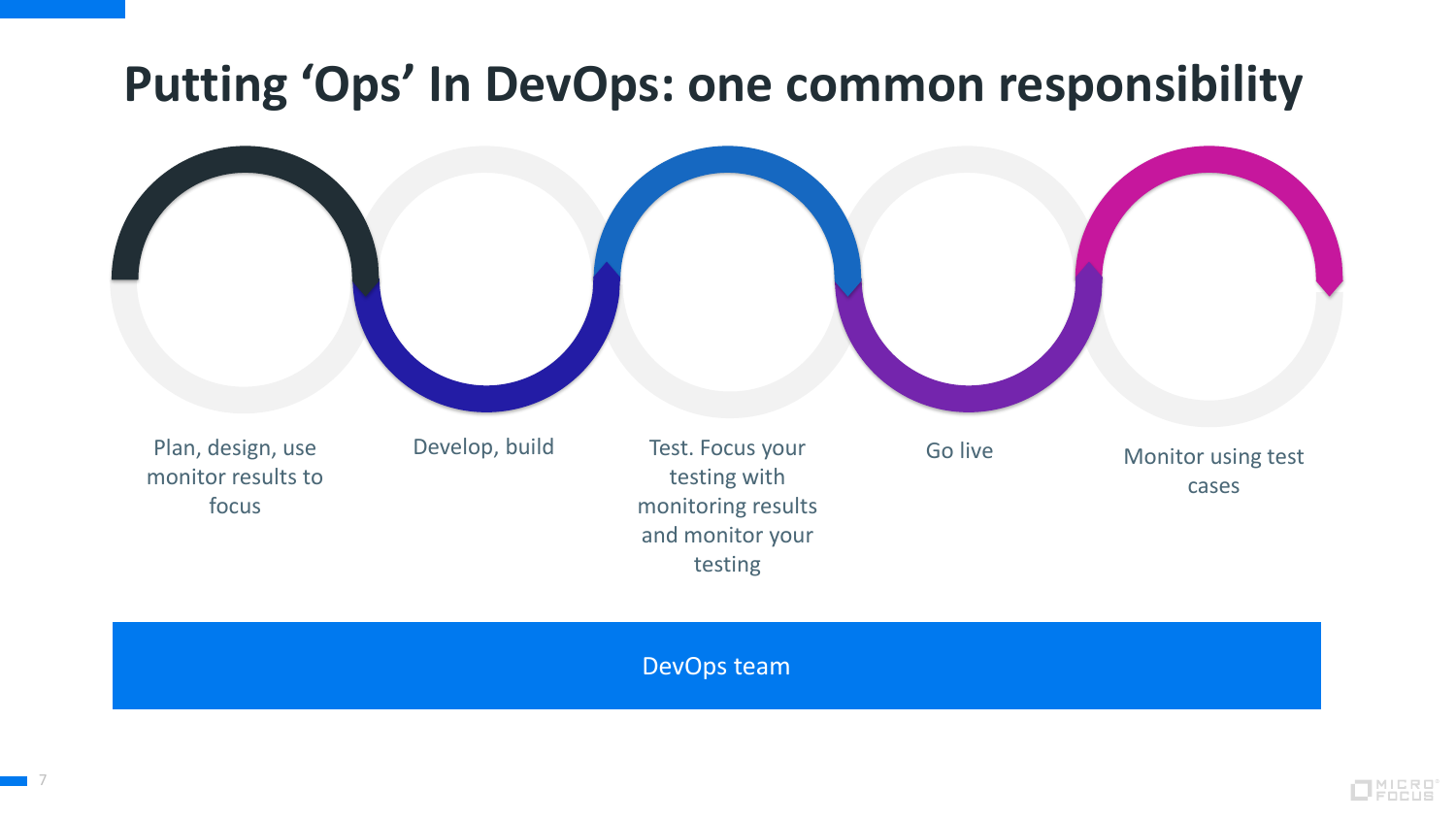# **Shift Left Testing**

- The later a defect is found, the more expensive it is to fix it
- **Testing should happen as soon as possible in the development process**
- **Shift Left Testing**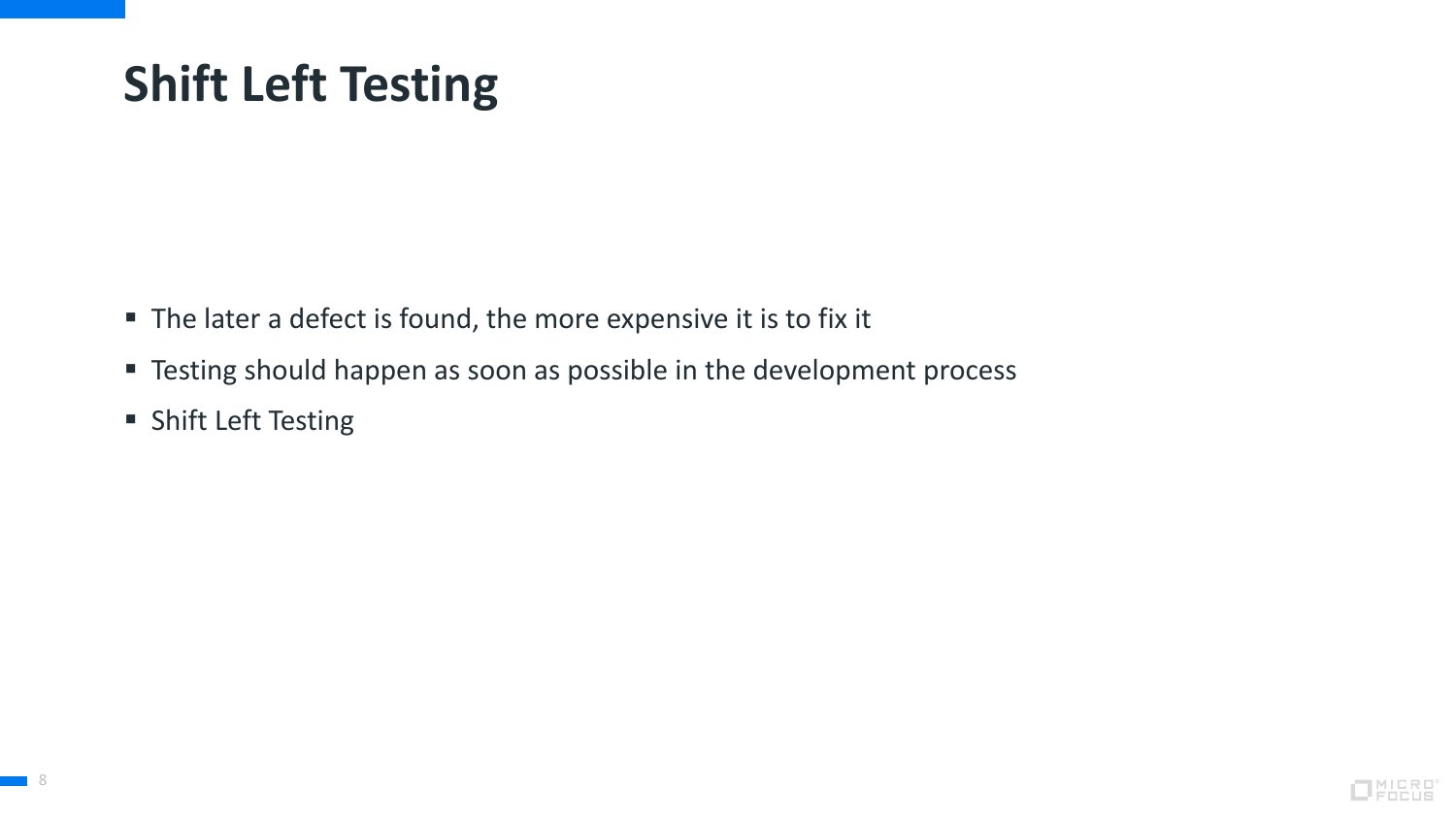# **Shift Left Monitoring**

- Monitoring while you test may show anomalies or unexpected behavior.
	- Especially monitor your load- and performance testing, since they are good indicators
- The later such issues are found, the more expensive they are to fix
- **Shift Left Monitoring**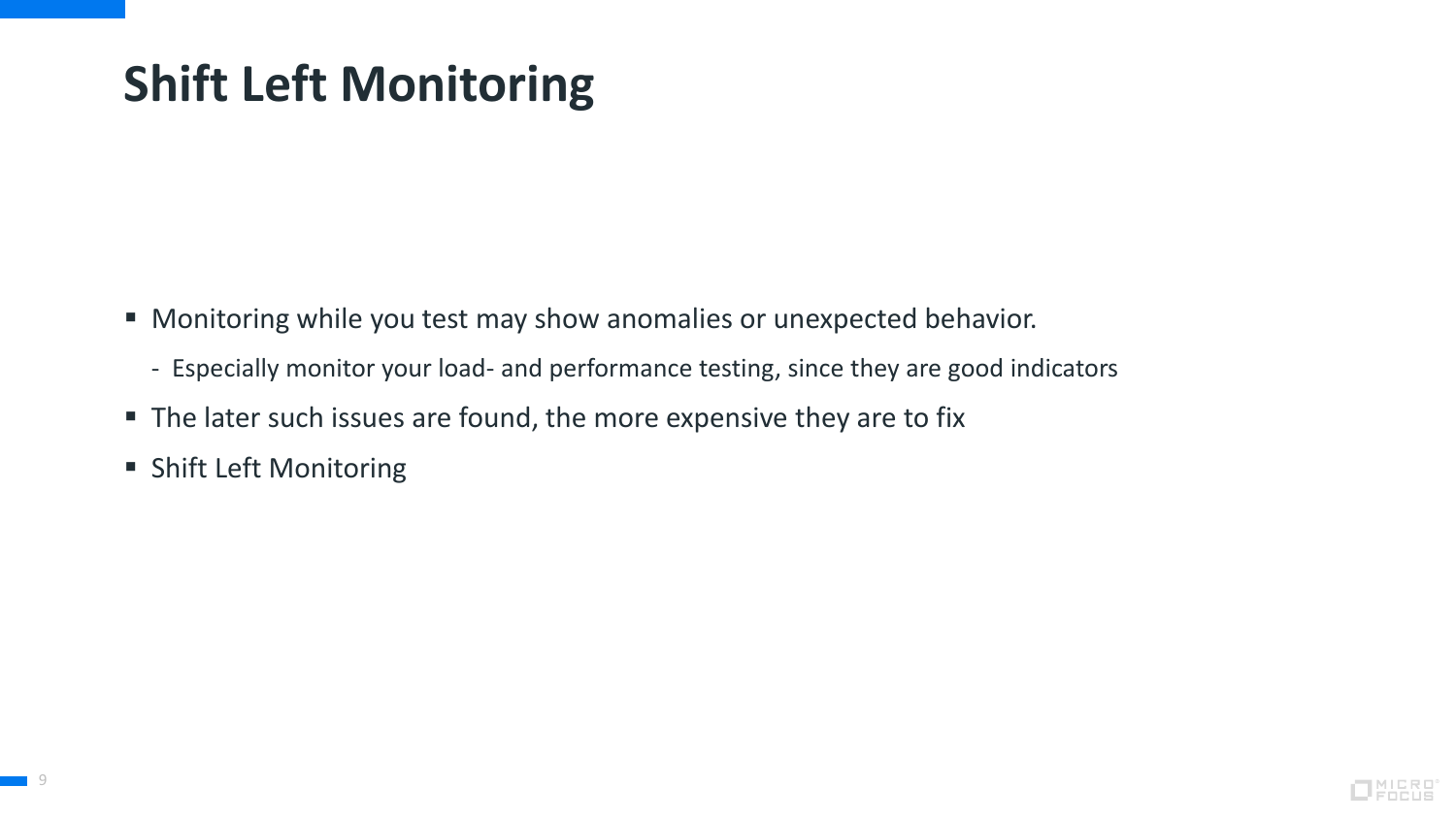## **Do's & Don'ts**

#### **Do's**

- **Monitor your applications**
- Focus planning with monitoring results
- Focus testing with monitoring results
- **Monitor your testing**
- **Use test cases for monitoring**
- Find & fix issues early

#### **Don't**

- Consider monitoring only as part of operations
- Restrict monitoring to functions; include performance and security